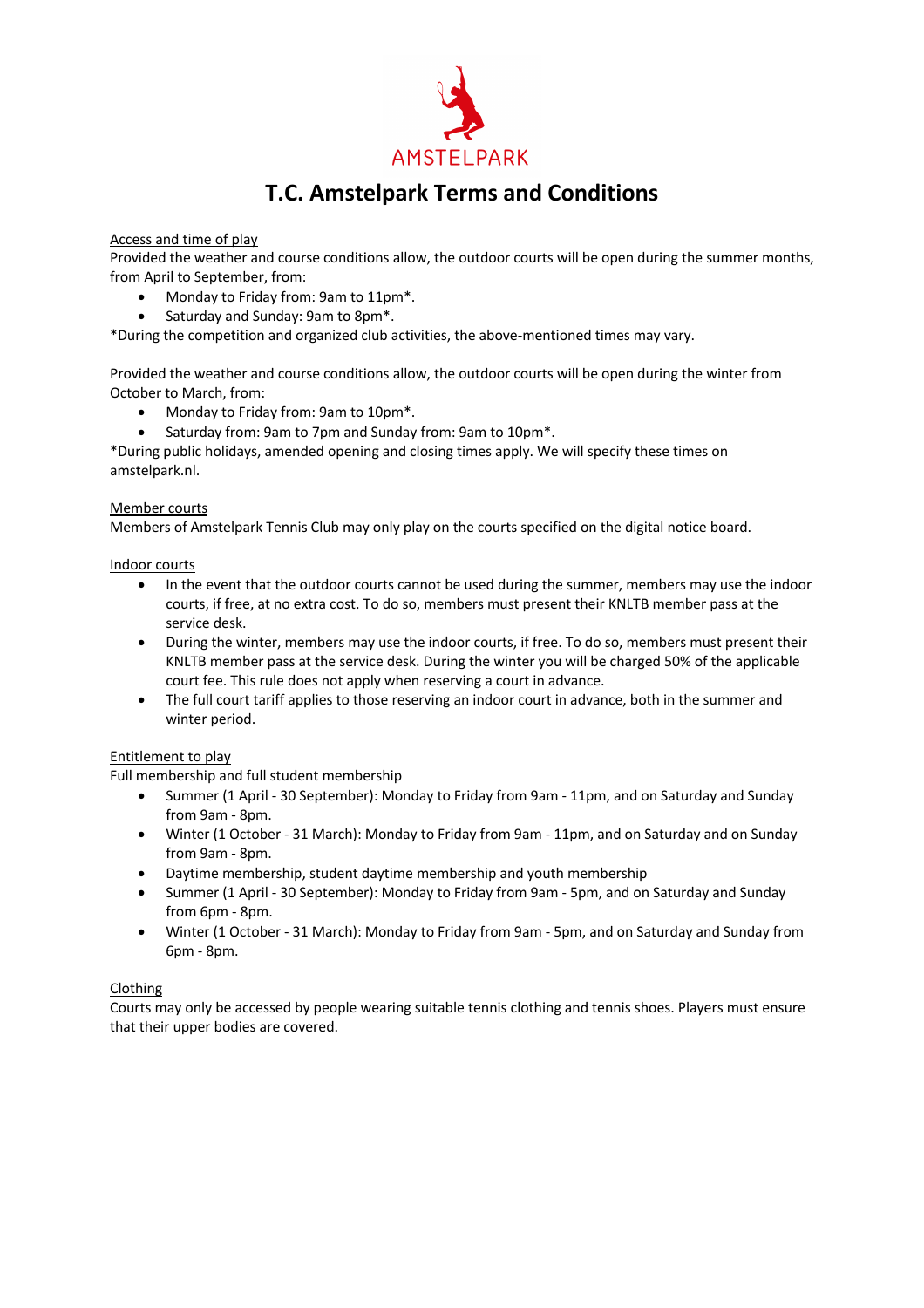

# Court rules

Everyone is required to either leave the tennis court or suspend play in the event that the Amstelpark maintenance staff have indicated that spaying work will commence. The spraying period may therefore depend on the playing time.

- Do not enter the court in the event of rain, frost or thaw.
- Never attempt to carry out works on damp or thawing courts, do not force anything and wait until the grounds staff have carried out the work.
- Ensure that you use the drag net after each game.
- Return nets to their proper place in the hanger provided after use.
- Repair damage and trapped holes immediately by pinching the hole shut.
- It is not permitted to take glassware with you on the courts.
- Please do not leave litter on the court.

## Maintenance

- The Amstelpark maintenance staff have the authorisation, in the event that the weather conditions or other causes necessitate maintenance, to declare one or multiple tennis courts as unfit for use.
- Spraying may take place without prior notification. The Amstelpark maintenance staff will warn the player(s) when spraying work is taking place. In general, this will take place towards the start or the end of the registration period. Everyone is required to either leave the tennis court or suspend play in the event that the Amstelpark maintenance staff have indicated that spaying work will commence. The spraying period may therefore depend on the playing time. This is the only way that we can be sure of maintaining high quality standards on our courts.

## Entitlement to train and play

It is not permitted to take tennis lessons on Amstelpark tennis courts from a tennis coach who is not affiliated with Amstelpark, without prior permission.

## Competition, club championships, tournaments and blocking courts

- During KNLTB competitions, tournaments and/or club activities, the priority times may lapse entirely or in part, and free play will take place in consultation with the head of competition on the day in question. Free play will be limited on these days.
- During the competition, Amstelpark Tennis Club will use the website to provide a weekly update on the home teams relating to court times and reservations
- Amstelpark Tennis Club is entitled to block courts in the digital notice board system for maintenance, tournaments, competitions and activities, etc. Amstelpark Tennis Club will assign different courts to members in this case.

## Rights following a disruption

In the event that weather conditions make play impossible, there will be no deviation from the set starting times specified on the digital notice board. If the play period has elapsed, these must be specified once again when the tennis courts can be used more. For this reason, it is not permitted to put off the elapsed period to a play period that immediately follows, if this has been reserved by somebody else.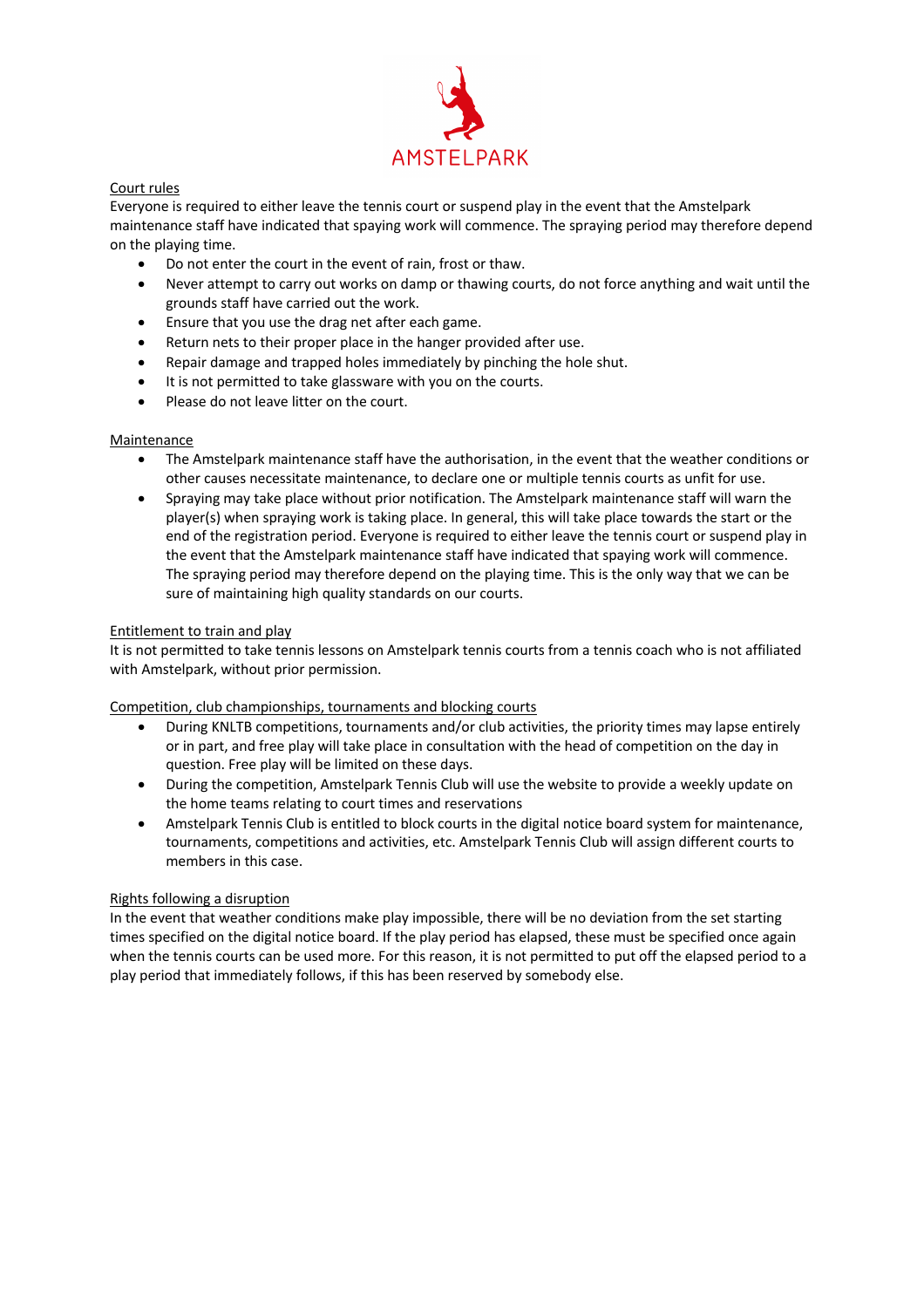

Player pass, lost player pass

- The KNLTB member pass is connected to individuals and may not be transferred.
- Fraudulent or improper use of the KNLTB member pass by an individual or by another party is not permitted. Amstelpark Tennis may take appropriate measures in the event of misuse. In the event of a lost KNLTB member pass, individuals are required to contact the member's administration services at tennis@amstelpark.nl. Replacing a lost pass costs €20.
- In the event that members forget their KNLTB pass, they may pay a deposit to receive a temporary daily pass at reception/the bar. Play period The play period for a single or double is one hour. Reserving a court requires two or more KNLTB member passes. Reserving a court The KNLTB member passes must be swiped by the card reader on the digital notice board. For doubles, all four KNLTB member passes must be swiped by the digital notice board system. All members are required to reserve their court prior to play.
- The entitlement to reservation will cease to be valid on leaving the park.
- Each member may reserve a court that is free at the time in question.
- The entitlement to play ceases to be valid in the event that members do not reach the court by the allotted time.

## The digital notice board system

Touch the screen so that a reservation screen with three boxes on the right-hand side appears

- 1. Tap the reserve box
- 2. Tap the first available court
- 3. Then swipe your KNLTB pass through the reader, and your card with photo will appear on screen.

NB. If you see this image, your pass is correct. If this image is not displayed, please contact member administration at tennis@amstelpark.nl, after which a correct pass will be requested. A limited number of courts will be available during competitions, tournaments, etc.

## Court lighting

The court lighting will automatically turn on and off during normal weather conditions within the opening and closing times specified.

## Guests

Guests may only play together with a member of Amstelpark Tennis. The member of Amstelpark Tennis must sign them in at the service desk. The court will be reserved for a fee of €15.

#### Bicycles

Bicycles must be stored in the bike racks. Amstelpark Tennis reserves the right to remove incorrectly-parked bicycles. Any damage sustained to the lock will be borne by the bicycle owner.

#### Damage

Damage caused on the park will be charged to the individual who has caused the damage.

#### Animals

It is not permitted to let animals off their leashes on the park.

#### Miscellaneous

- Amstelpark Tennis Club is not responsible for the loss of items or any type of bodily injury on the park or during play.
- Amstelpark Tennis Club reserves the right to refuse/dismiss members in the event that they do not abide by these rules.